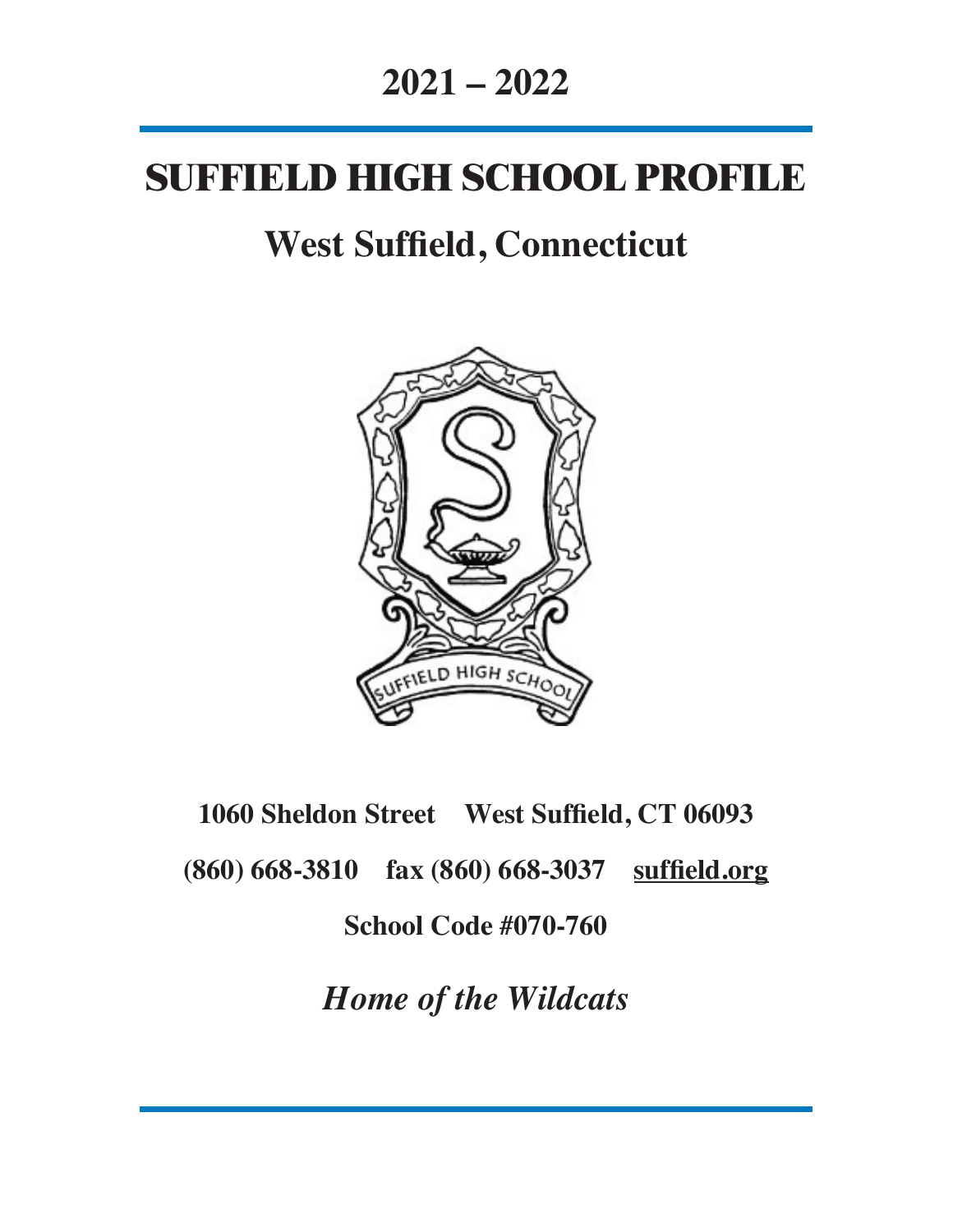#### SCHOOL OFFICIALS COUNSELING OFFICE PERSONNEL

**Mr. Timothy Van Tasel** *Superintendent of Schools* Superintendent@suffield.org (860) 668-3800

**Mrs. Shannon Insero** *Interim Assistant Principal* sinsero@suffield.org (860) 668-3810

### **THE SCHOOL**

Suffield High School is a four-year comprehensive high school offering curricular and cocurricular programs to approximately 780 students in grades  $9 - 12$ . Accredited by the New England Association of Schools and Colleges and the Connecticut State Department of Education, the high school offers an extensive variety of courses to prepare students for a wide range of college and career opportunities. The high school is also the site of a regional Agriscience Center which provides a unique and exciting educational opportunity for our students, as well as students from surrounding towns.

Suffield High School takes pride in its fine record of student achievement and ambitious academic standards. Our graduates continue to be accepted at an impressive variety of competitive institutions of higher education and perform well when they get there! A state-of-the-art facility, which opened in August 2002, offers our students a first class environment in which to grow and learn.

#### Regional Agriscience Program

Education in agriculture is provided to students from ten area towns by cooperative agreement between the Suffield School System, the cooperating school system and the State Department of Education. The Agriscience program is designed to assist in exploring career opportunities in agriscience and agribusiness. Upon graduation students may be prepared for direct job placement or be better prepared for further education. Today's high-tech agriculture includes: biogenetics, agricultural sales, forestry, aquaculture, equine management, veterinary science, and business management, as well as the traditional plant and animal production careers and many more. A modern vocational agriculture facility, funded by the State of Connecticut, includes: four classrooms, a three section greenhouse, a plant laboratory, an animal laboratory and grooming facility, an aquatics laboratory, an agricultural mechanics shop, a food science facility, a leadership training room, and a brandnew large animal facility. A 75 acre forest and nature land laboratory is nearby. A twenty-six passenger bus provides transportation to area agricultural businesses and farms for "hands-on" agricultural experience.

This program is designed to serve the agricultural educational needs of students in grades  $9 - 12$ from the towns of Suffield, Avon, Canton, East Granby, East Windsor, Enfield, Granby, Hartford, Hartland, Simsbury, Windsor Locks.

**Mrs. Michelle Zawawi** *Assistant Superintendent/ Interim Principal* Mzawawi@suffield.org (860) 668-3810

**Mr. Matthew Dobi**  *Interim Assistant Principal* [Mdobi@suffield.org](mailto:mdobi@suffield.org)

(860) 668-3810

**Mr. Patrick Brintle** *Counselor* Pbrintle@suffield.org (860) 668-3813

**Ms. Gina Garfield** *Counselor* Ggarfield@suffield.org (860) 668-3813

#### **THE STAFF**

Suffield High School is staffed by a dedicated and caring faculty, administration, and cadre of support services personnel. The school employs 65 faculty members, 4 school counselors, 2 school psychologists, a social worker, a media specialist, a school nurse, 5 educational assistants, a principal and 2 assistant principals. Faculty members have been recognized among their peers with achievements such as the district's "Teacher of the Year Award."

**Ms. Kristina Kochanek**

*Counselor* Kkochanek@suffield.org (860) 668-3813

**Mr. Robert St. Amand** *Counselor* Rstamand@suffield.org (860) 668-3813

#### **Ms. Kathie Harfouche**  *Counseling Administrative Asst.* Kharfouche[@suffield.org](mailto:kharfouche@suffield.org) (860) 668-3813

#### **THE COMMUNITY**

The town of Suffield covers an area of 43.1 square miles and is located within commuting distance of Hartford, CT to the south and Springfield, MA to the north. Suffield is a picturesque town with an historic main street leading to diverse residential, commercial, industrial, and agricultural areas. With a population of 13,000, composed largely of professional and junior executive families, Suffield is a most desirable place to live and raise a family.

#### **Core Values & Beliefs About Learning**

As a collective learning community, Suffield High School values opportunities to strengthen and develop: **Responsibility**, **Respect**, **Creativity**, **Integrity** and **Rigor**

> The Suffield High School community believes that the potential for student learning is maximized when:

*— all members of the community feel safe —*

- *good character and integrity are promoted —*
- *creativity and innovation are encouraged —*
- *effective communication skills are developed —*
- *collaboration opportunities consistently occur —*

*— the ability to think critically in order to solve problems is fostered —*

- *a rich rigorous academic program is provided —*
- *learning opportunities are active and engaging —*

*— 21st century skills are taught across the disciplines to help students succeed —*

*— technology is used appropriately and effectively —*

#### Advanced Placement Courses

Biology Calculus AB Calculus BC **Chemistry** Computer Science A Computer Science Principles English Language English Literature French Language

Human Geography Macroeconomics Microeconomics Physics I Psychology Spanish Language Spanish Literature **Statistics** US Gov. & Politics US History

#### AP Exam Participation 2021

| Number of Students           | 213 |
|------------------------------|-----|
| <b>Total Scores Reported</b> | 393 |
| Number of Subjects           | 18  |

All students enrolled in any AP course at SHS are required to take the AP exam for that course.

#### AP Scores: May 2021

*Of the 213 students who sat for 393 Advanced Placement Examinations, 58% scored a 3 or better.*

| <b>Test</b>                  | 5 | 4        | 3              | 2  | 1        | $3$ or<br>Better % |
|------------------------------|---|----------|----------------|----|----------|--------------------|
| Biology                      | 3 | 6        | 5              | 8  | 2        | 58%                |
| Calculus AB                  | 0 | 4        | 2              | 5  | 4        | 40%                |
| Calculus BC                  | 2 | 1        | 3              | 3  | 1        | 60%                |
| Chemistry                    | 0 | $\theta$ | 4              | 10 | 3        | 24%                |
| Computer Science Prin        | 0 | 4        | 7              | 3  | 2        | 69%                |
| Drawing                      | 0 | $\theta$ | 1              | 0  | $\Omega$ | 100%               |
| English Lang & Comp          | 2 | 19       | 25             | 18 | 0        | 72%                |
| English Lit & Comp           | 1 | 4        | 3              | 3  | 1        | 67%                |
| French Lang & Culture        | 0 | 3        | 4              | 1  | 0        | 88%                |
| Human Geography              | 4 | 2        | $\overline{2}$ | 2  | 2        | 67%                |
| Macroeconomics               | 6 | 5        | 2              | 9  | 6        | 46%                |
| Microeconomics               | 7 | 6        | 5              | 4  | $\theta$ | 82%                |
| Physics 1                    | 1 | 1        | $\overline{c}$ | 3  | 5        | 33%                |
| Psychology                   | 4 | 6        | 10             | 7  | 13       | 50%                |
| Spanish Lang & Culture       | 2 | 1        | 9              | 10 | 1        | 52%                |
| <b>Statistics</b>            | 0 | 3        | 4              | 6  | 16       | 24%                |
| <b>US Gov and Politics</b>   | 3 | 7        | 19             | 6  | 6        | 71%                |
| <b>United States History</b> | 1 | 6        | 6              | 4  | 1        | 72%                |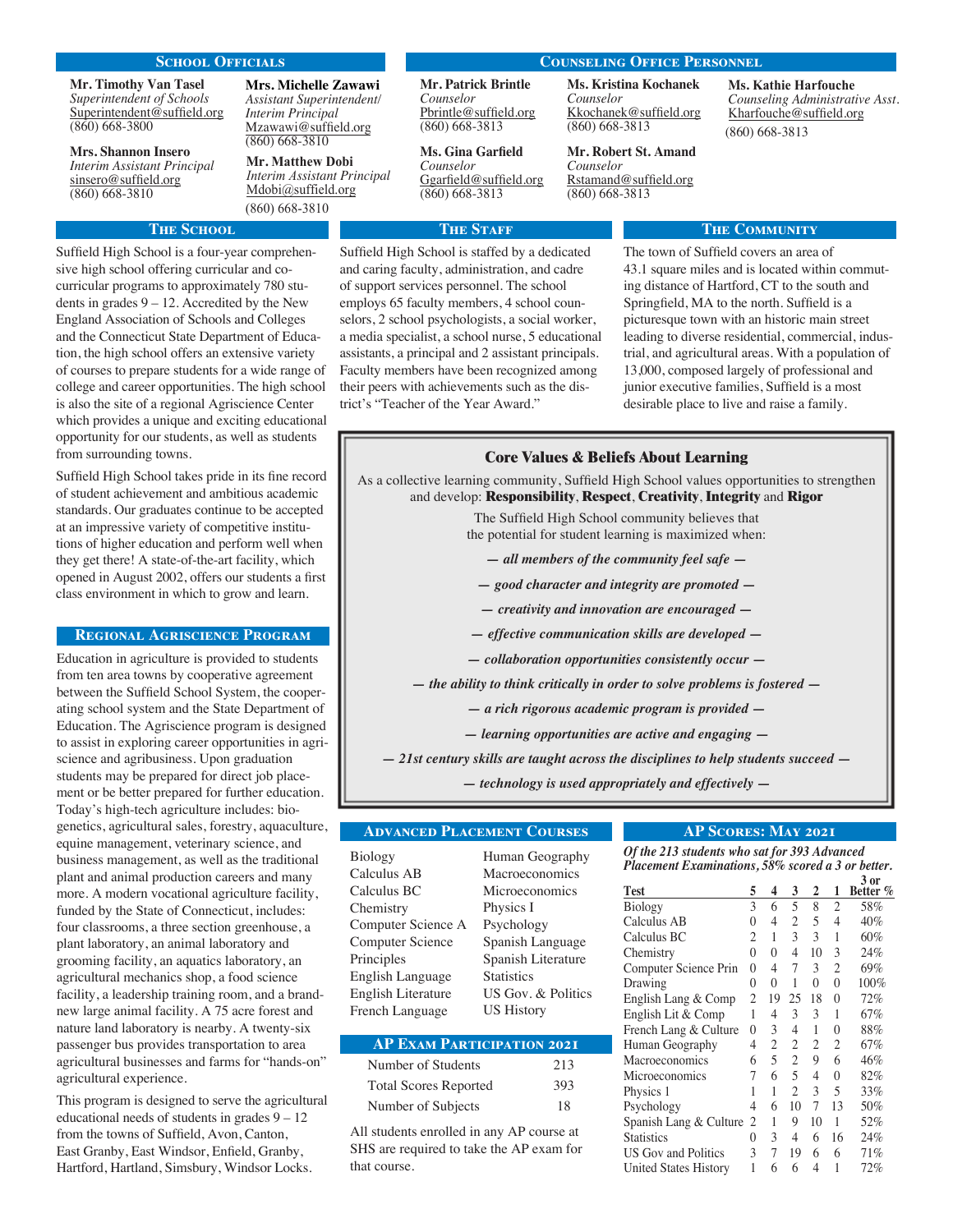#### Levels Of Achievement

Students may elect and/or be recommended to various levels of courses within the curriculum. College-level Advanced Placement and UCONN ECE courses are designated on the transcript as AP or ECE. Honors courses, designated on the transcript with an (H), are extremely challenging and selective. They are designed to meet the requirements of the traditional college-bound population and provide enrichment opportunities. Academic level courses designated with an (A) on the transcript provide a good foundation for a college curriculum and are considered college preparatory. Academic courses may also meet the needs of those students entering the world of work directly after high school.

#### All science courses contain a lab component.

#### 2022 Graduation Requirements

In order to graduate and be granted a diploma, students must satisfactorily complete a minimum of 24 credit hours, including not fewer than:

9 Credits in Humanities:

- Four (4) credits in English
- Three (3) credits in Social Studies, including at least one (1) credit in United States/American History and one (1) credit in American Government and Civics
- One (1) credit in Vocational/Fine Arts
- One (1) credit in a Humanities elective

8 Credits in Science, Technology, Engineering and Mathematics

- Four (4) credits in Math including Algebra I, Geometry, and either Algebra II or Statistics
- Three (3) credits in Science
- One (1) credit in a Science, Technology, Engineering, and Mathematics elective
- 2 Credits in Career and Life Skills, including not fewer than:
- One (1) credit in Physical Education
- One-half (½) credit in Life Education
- One-half (½) credit in Personal Finance or Economics
- 1 Credit in World Languages

4 Credits in Additional Electives

#### **SCHEDULE** A modified block schedule offers instruction for approximately 230 minutes in each full credit course per week. Successful completion of a full year course will yield 1.0 credit toward the student's graduation requirements.

| <b>STUDENT BODY</b>                   |     |  |  |  |  |
|---------------------------------------|-----|--|--|--|--|
| Enrollment as of<br>September 1, 2021 |     |  |  |  |  |
| Class of $2022$                       | 210 |  |  |  |  |
| Class of 2023                         | 170 |  |  |  |  |
| Class of $2024$                       | 193 |  |  |  |  |
| Class of $2025$                       | 170 |  |  |  |  |
| <b>Total:</b>                         | 743 |  |  |  |  |

| <b>SAT SCORES</b>                  |     |              |         |                         |                 |  |  |  |
|------------------------------------|-----|--------------|---------|-------------------------|-----------------|--|--|--|
| Class of:                          | 21' | $20^{\circ}$ | '19     | $^{\prime}18$           | $^{\circ}17$    |  |  |  |
| # in graduating class              | 186 | 187          | 206     | 187                     | 179             |  |  |  |
| # taking SAT                       | 135 | 177          | 200     | 178                     | 171             |  |  |  |
| mean scores: Math                  | 550 | 547          | 570     | 564                     | N/A             |  |  |  |
| mean scores: EBRW                  | 572 | 567          | 586     | 574                     |                 |  |  |  |
| Class of:                          |     | 2022         | 2021    | 2020                    | 2019            |  |  |  |
| Top 10% of class EBRW/Math         |     | 664/668      | 657/640 |                         | 690/692 714/730 |  |  |  |
| Top 25% of class EBRW/Math         |     | 633/633      |         | 631/622 654/646 672/685 |                 |  |  |  |
| Top 50% of class EBRW/Math 599/586 |     |              | 600/595 |                         | 624/602 621/615 |  |  |  |
|                                    |     |              |         |                         |                 |  |  |  |

| <b>FUTURE PLANS</b>                            |      |      |      |      |      |  |  |
|------------------------------------------------|------|------|------|------|------|--|--|
| Class of:                                      | 2021 | 2020 | 2019 | 2018 | 2017 |  |  |
| % attending 4 year college                     | 63   | 62   | 67   | 65   | 71   |  |  |
| % attending 2 year college                     | 17   | 13   | 19   | 14   |      |  |  |
| % attending voc. school/<br>post-graduate year |      |      |      |      |      |  |  |
| % continuing education                         | 83   | 79   | 87   | 84   | 89   |  |  |

#### Special Programs

- A College/Career Pathways Program is offered in conjunction with Asnuntuck Community College which allows students to take selected courses for college credit.
- A regional Agriscience Center serves students from several surrounding towns.
- A comprehensive Special Education program providing appropriate educational and/or related services to students with special needs.
- Unified Sports and Theater Programs

#### Class Rank

*The Quality Point Average (QPA) determines a student's decile rank. Each grade for each course is averaged at the end of the student's junior year and again at the end of the first semester of the senior year. Most courses given credit and letter grades are included, as recommended by the National Association of Secondary School Principals. Music, CWE, SAE, PE, Literacy, Numeracy, Social Skills, Human Relations, courses taken at the Greater Hartford Academy of the Arts and grades earned through homeschooling are all not included in class rank.*

|         |                              |     | <b>OPA</b>     | <b>Honors</b><br><b>Added</b> | <b>QPA</b> | <b>AP/ECE</b><br><b>Added</b> | <b>OPA</b> |
|---------|------------------------------|-----|----------------|-------------------------------|------------|-------------------------------|------------|
|         | <b>Grade Description GPA</b> |     | (Academic)     | <b>Value</b>                  | (Honors)   | <b>Value</b>                  | (AP/ECE)   |
| $A+$    | $96.5 - 100$                 | 4.3 | 4.3            | 0.43                          | 4.73       | 0.86                          | 5.16       |
| А       | $92.5 - 96.4$                | 4   | 4              | 0.4                           | 4.4        | 0.8                           | 4.8        |
| A-      | 89.5-92.4                    | 3.7 | 3.7            | 0.37                          | 4.07       | 0.74                          | 4.44       |
| $B+$    | 86.5-89.4                    | 3.3 | 3.3            | 0.33                          | 3.63       | 0.66                          | 3.96       |
| B       | 82.5–86.4                    | 3   | 3              | 0.3                           | 3.3        | 0.6                           | 3.6        |
| B-      | 79.5-82.4                    | 2.7 | 2.7            | 0.27                          | 2.97       | 0.54                          | 3.24       |
| $C+$    | 76.5–79.4                    | 2.3 | 2.3            | 0.23                          | 2.53       | 0.46                          | 2.76       |
| C       | $72.5 - 76.4$                | 2   | $\overline{c}$ | 0.2                           | 2.2        | 0.4                           | 2.4        |
| $C_{-}$ | 69.5–72.4                    | 1.7 | 1.7            | 0.17                          | 1.87       | 0.34                          | 2.04       |
| D+      | $66.5 - 69.4$                | 1.3 | 1.3            | 0.13                          | 1.43       | 0.26                          | 1.56       |
| D       | 62.5–66.4                    | 1   | 1              | 0.1                           | 1.1        | 0.2                           | 1.2        |
| D-      | $59.5 - 62.4$                | 0.7 | 0.7            | 0.07                          | 0.77       | 0.14                          | 0.84       |
| F       | $0 - 59.4$                   | 0   | $\Omega$       | $\theta$                      | $\Omega$   | 0                             | $\theta$   |
|         |                              |     |                |                               |            |                               |            |

\*QPA as of June 2021; subject to change throughout the 2021 – 2022 school year.

Decile Rank **Class of 2022 Decile QPA\* Range** 1st 4.871 – 4.344 2nd 4.343 – 4.158  $3rd$  4.152 – 3.830 4th 3.820 – 3.613 5th 3.604 – 3.349 6th 3.342 – 3.103 7th 3.093 – 2.822 8th 2.820 – 2.483 9th 2.476 – 2.001 10th 1.961 – 0.354